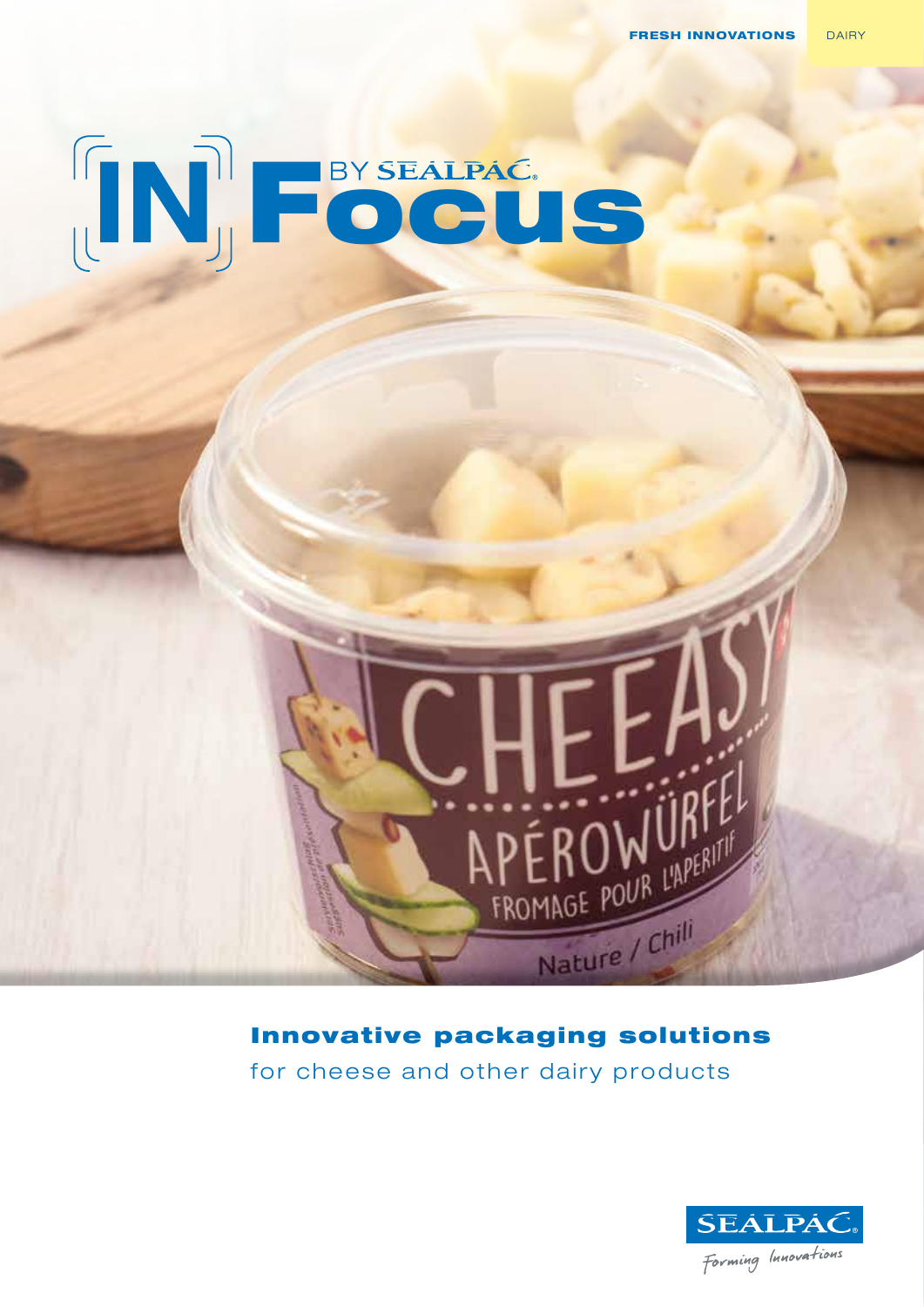## Your product in focus

### Packaging solutions for the markets of the future

From traditional food to lifestyle product: the general trend towards low-meat and vegetarian diets continues. But it is not only those, who are deliberately seeking for alternative food items, that highly appreciate dairy, and especially cheese: the dairy segment is trendy and the variety in products enormous. Whether cow, sheep or goat, hard or soft cheese, produced regionally or globally – whoever loves hearty food will find a huge range of traditional and specialty dairy products to meet his or her taste.

Also when it comes to snacking, cheese has become an ever popular item: versatile, made according to surprising recipes and appetizingly presented in safe and convenient packaging – this makes you want to enjoy cheese and other dairy products at any occasion, be it at home, in the office or on the road.

### Fresh innovations

With a perfect recognition of market-defining trends, SEALPAC quickly converts these into innovative products, systems, solutions and services. We work closely together with leading manufacturers of packaging materials to develop consumer-driven solutions, which will improve your production's efficiency and profitability.

By identifying your specific needs, and combining market trends and developments, we work jointly with you towards the optimal solution for your individual application. So that every single one of your dairy products will impress your customers, and that your long-term success is secured.



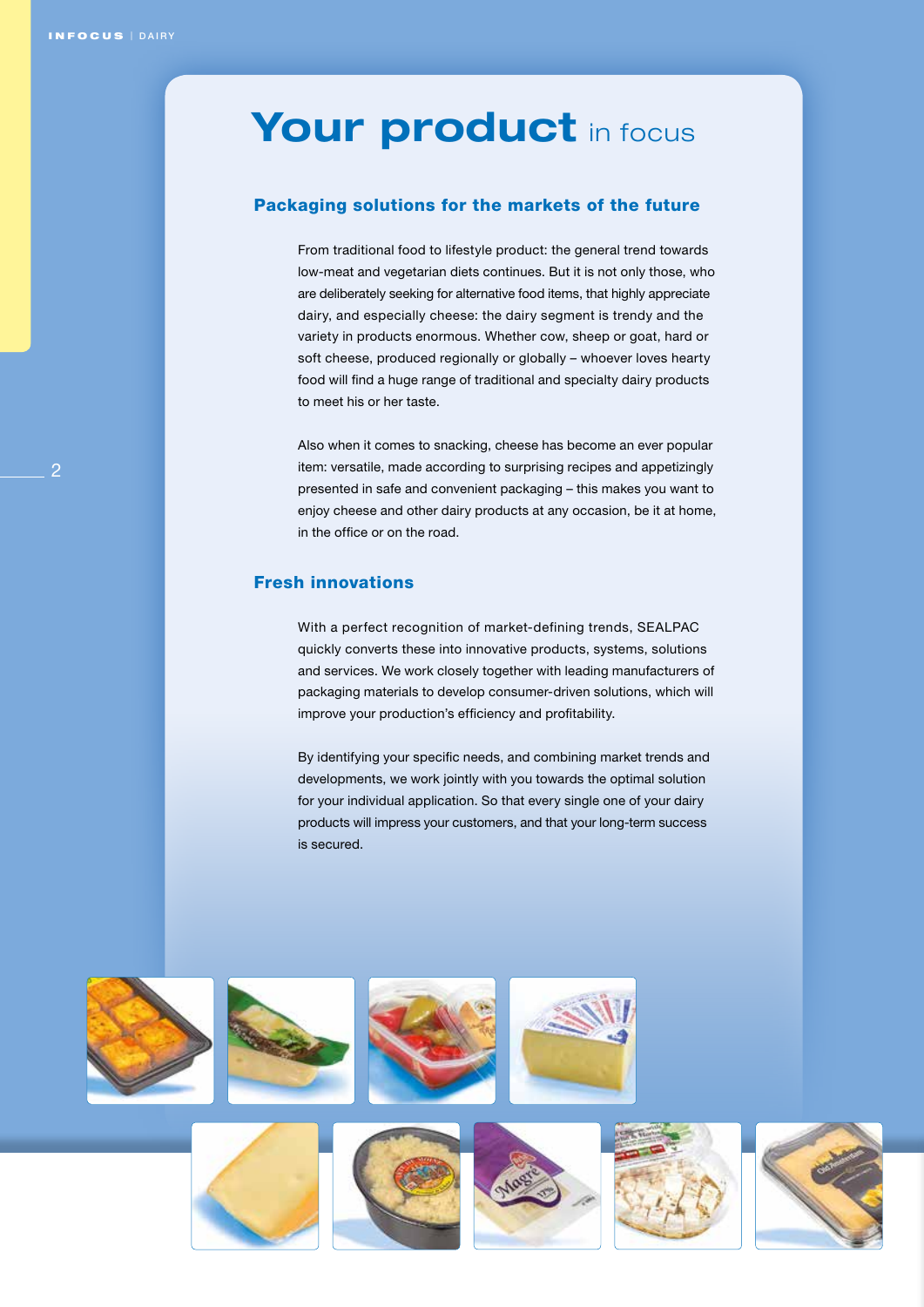# **High-performance, innovative, efficient**

### State-of-the-art tray-sealing and thermoforming technology

Whether you are a small to medium-sized producer with a broad product range or a highly specialized industrial company – to pack your dairy products in a variety of formats, SEALPAC offers you an efficient packaging machine in any size and for every application. Our latest generation of reliable, high-technology traysealers and thermoformers will convince you with their superior innovation level, giving a whole new dimension to precision and efficiency.

Furthermore, SEALPAC equipment always provides maximum flexibility. Owing to our innovative tooling quick exchange systems, which lead to just little downtime and allow for operator-friendly handling, you are able to produce a large variety of applications and packaging solutions on one and the same machine.

Whether you use an in-line control system or not, as our customer you benefit from reliable, long-lasting machinery with an economic use of energy and low maintenance demands, which can easily be upgraded or adapted to changes in the production site.

The particularly efficient use of packaging materials contributes to improved sustainability. Our traysealers are able to process ultra-light trays without impacting the productivity or tray stability, while our unique Rapid Air Forming system enables the use of thinner films for different applications on our thermoformers. 3

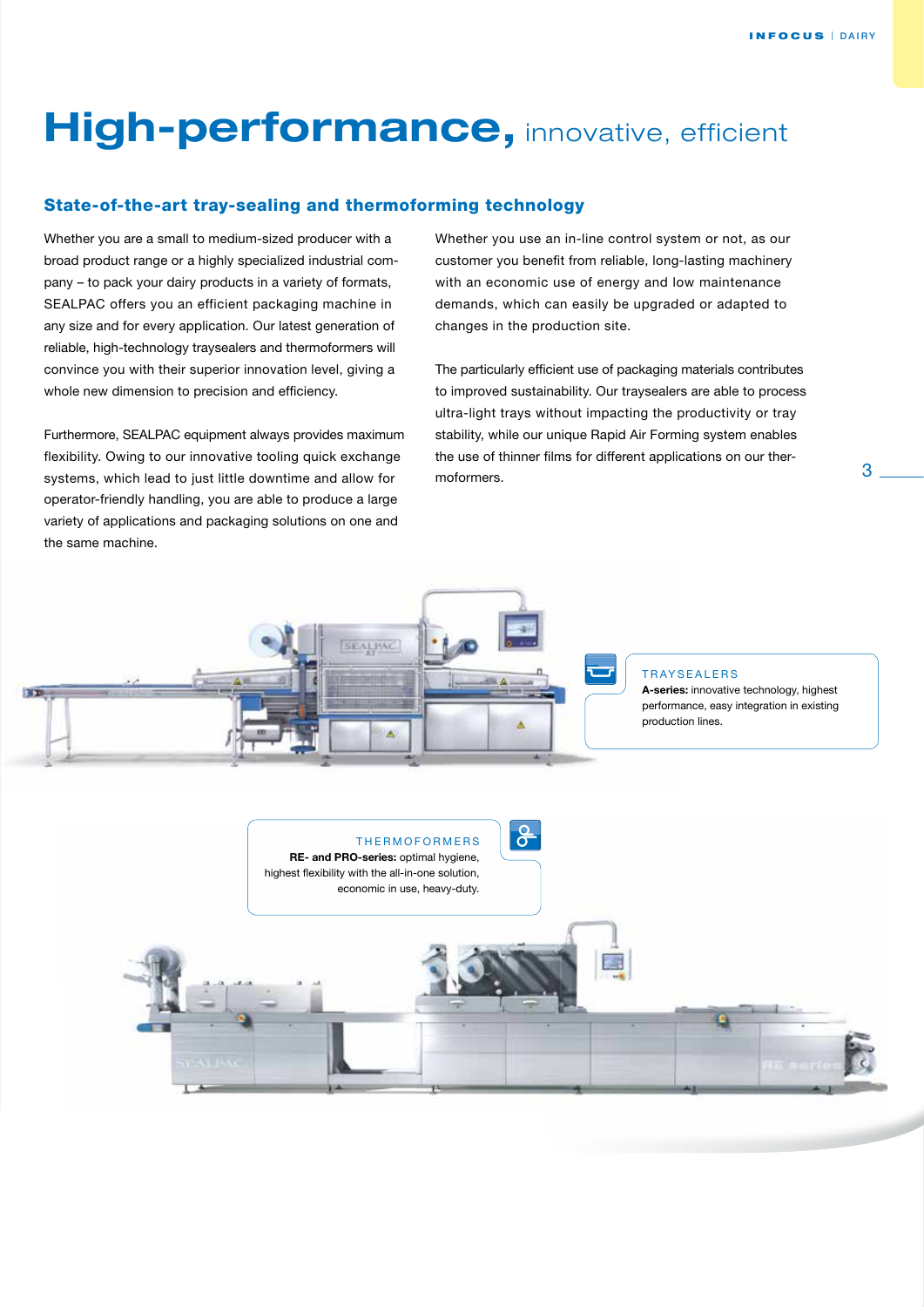## Long-lasting, great appearance and handling

### **Secure and practical storage, produced sustainably**

If an excellent product quality is required to extend the moment of pleasure, safe and convenient packaging systems are essential. Recloseable trays, which are easily kept in the refrigerator, are (among other things) perfectly suited for pump-filled products. SEALPAC has now made this type of packaging even more sustainable: with its EasyLid® solution, trays are equipped with a

special perforated ring that is hermetically sealed with a top film. By opening the tray, a lid is automatically created that allows for multiple reclosing. The traditional step of lidding is no longer needed, making EasyLid® a unique cost-, materials- and space-saving solution for your cheese and dairy products.



### *Duo*

 $\overline{\mathcal{A}}$ 

Sealing trays in varying heights and shapes at the same time: SEALPAC's Duo system allows you to seal two different trays in one operation with a single tooling. It is the perfect solution for yoghurt, desserts with topping and many more.

### *Recloseable*

"Peel and reseal" is our motto for optimal freshness and outstanding quality: by means of a recloseable top film, your cheese in slices or whole pieces will remain fresh and appetizing, even after multiple opening of the pack.

### *Snack packs*

Your special product deserves a striking presentation: small delicacies, such as cheese cubes or delicious dips, are securely sealed in a plastic cup with an attractive natural look, making your product a true eye catcher at retail.





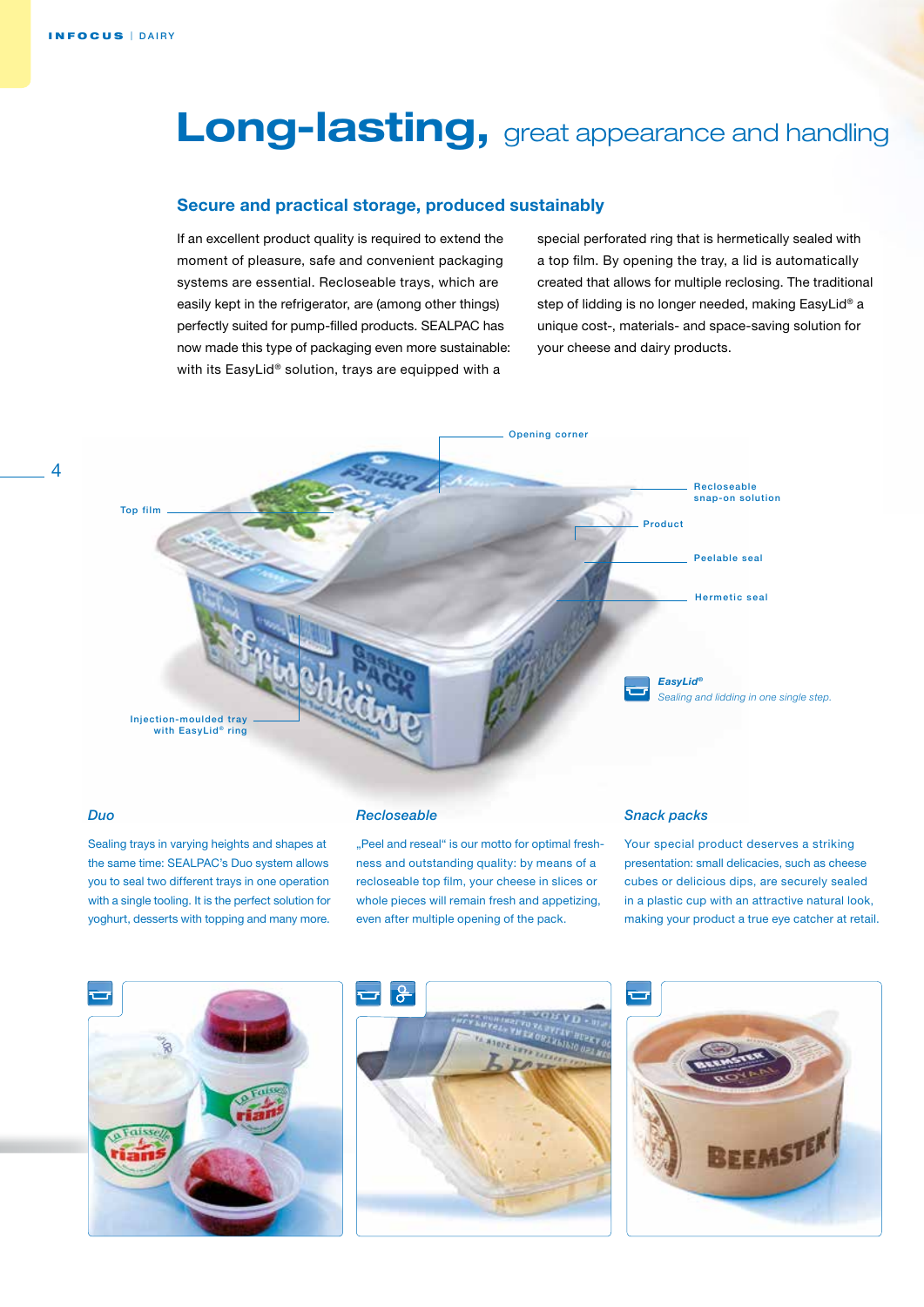### *SkirtAll®*

Handmade appearance, yet high packaging efficiency: with this unique packaging system your cheese delicacies will look like they were traditionally packed. SkirtAll® brings back the feeling of home-made products according to grandmother's secret recipe and provides unlimited branding opportunities.

ᇰ

ခြ

### *Cheese dome*

Simply remove the dome and you are ready to serve: the highly transparent tray, which can be produced in different heights and shapes, is ideal for cheese in blocks or slices. A peel tab simplifies the opening of the tray, while the lid can be used for serving or cutting. A true premium pack.

### *Portion packaging*

Ideal for single portions of one product or a mixture of products: due to the individual sealing of each compartment, which can be separated from the other ones by means of a perforation, every single portion will be consumed fresh at any given time. SEALPAC's InsideCut system is available as an option to ensure a flawless appearance.

### *Sliced cheese varieties*

Classic cheese platters for families or parties: flat and highly transparent APET trays, available in various shapes and sizes, contain appetizingly presented cheese slices in different varieties. These are sealed under MAP – for extended shelf life and optimal enjoyment.

### *Mini packs*

Trendy packaging for smallest portions: even quantities of only 10g or 20g are kept fresh. Tasty cheese specialties like *Tête de Moine* are nicely presented in APET mini trays. A convenient peel tab facilitates the opening of the pack – ideal for lunch boxes, picnics, airline catering, etc.



The EasyPeelPoint system integrates the peel corner within the sealing contours of the pack. This revolutionary easy-opening method allows cavity and releases from the sealing edge. With the resulting easy-to-grip peel tab, the top film is

EasyPeelPoint can be used on all standard pack formats. Hence, the system does not require costly changes in the logistical chain and respects the existing cutting line of the packaging machine. Furthermore, the special peel corner within the contours of the pack is less subjective to unwanted cold sealing in thermoformer applications.

The self-explanatory opening method can be applied on all SEALPAC traysealers and SEALPAC thermoformers.



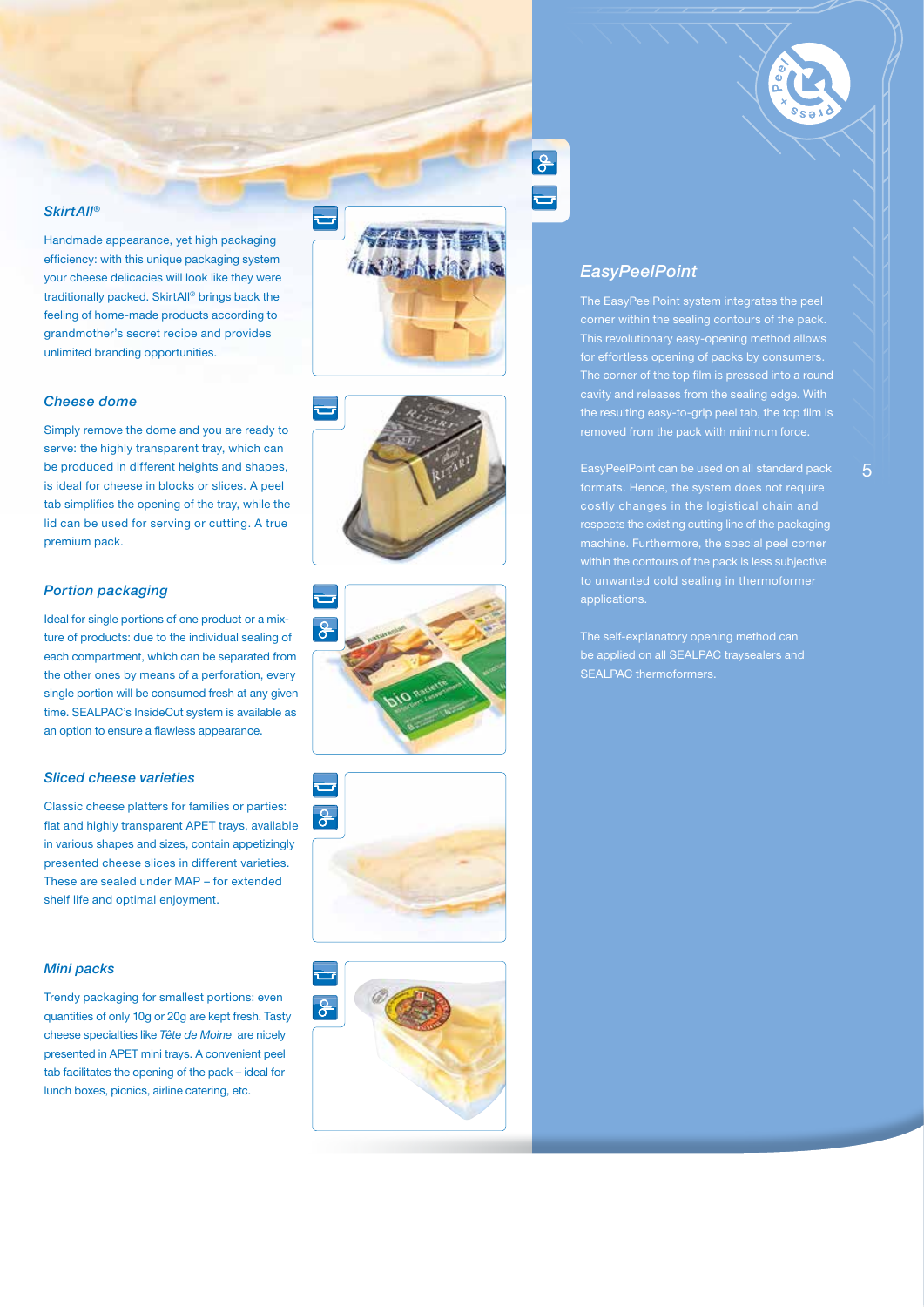## **Secure fixation, attractive presentation**

### Innovative vacuum solutions for dairy products

Modern vacuum technology is available both for thermoformers and traysealers, and is an excellent packaging system for protecting sensitive dairy products, because the tight-fitting film holds the product in place and facilitates its maturation. With this in mind, SEALPAC has developed the innovative TraySkin® system, where a highly transparent barrier film fits the contours of the product like a second skin.

An innovative and particularly sustainable alternative is FlatSkin®, where a printed cardboard carrier is used that has been coated with a polymeric protective layer. After use, the layer is easily removed from the carrier to allow for separate disposal. As FlatSkin® uses a high percentage of recyclable materials, the system convinces from an ecological point of view. Furthermore, the cardboard allows for excellent printing, hence offering some unique branding opportunities.

Product

Pre-perforated for easy separation

6

**Printed** c a r d b o a r d carrier

### *TraySkin®*

Easy on the BBQ or in the traditional oven: grill cheese is sealed directly onto the aluminium tray by means of the TraySkin® system. After removing the top film, the cheese is grilled or cooked inside the aluminium tray - ideal for parties, picnics, etc. Peel tabs are optionally available to allow for easy opening of the skin pack.

Skin film

Euro hole hanger system



### *ThermoSkin®*

Rigid thermoformer skin pack: produced fully automatically on SEALPAC's RE-series thermoformers, these skin packs adapt perfectly to the contours of the hard cheese product, extend its shelf life due to the deep vacuum and convince with attractive looks owing to the second skin effect.



Controlled shrink process with perfect fit: the cheese is loaded into the thermoformed pack and sealed with a top film by using vacuum technology. Afterwards, the package goes through a shrink tank or tunnel to achieve an even tighter fit. The contamination-free seal ensures excellent product security.

*FlatSkin®*

*Sustainable, ecological and with outstanding appearance.*

Peel tab



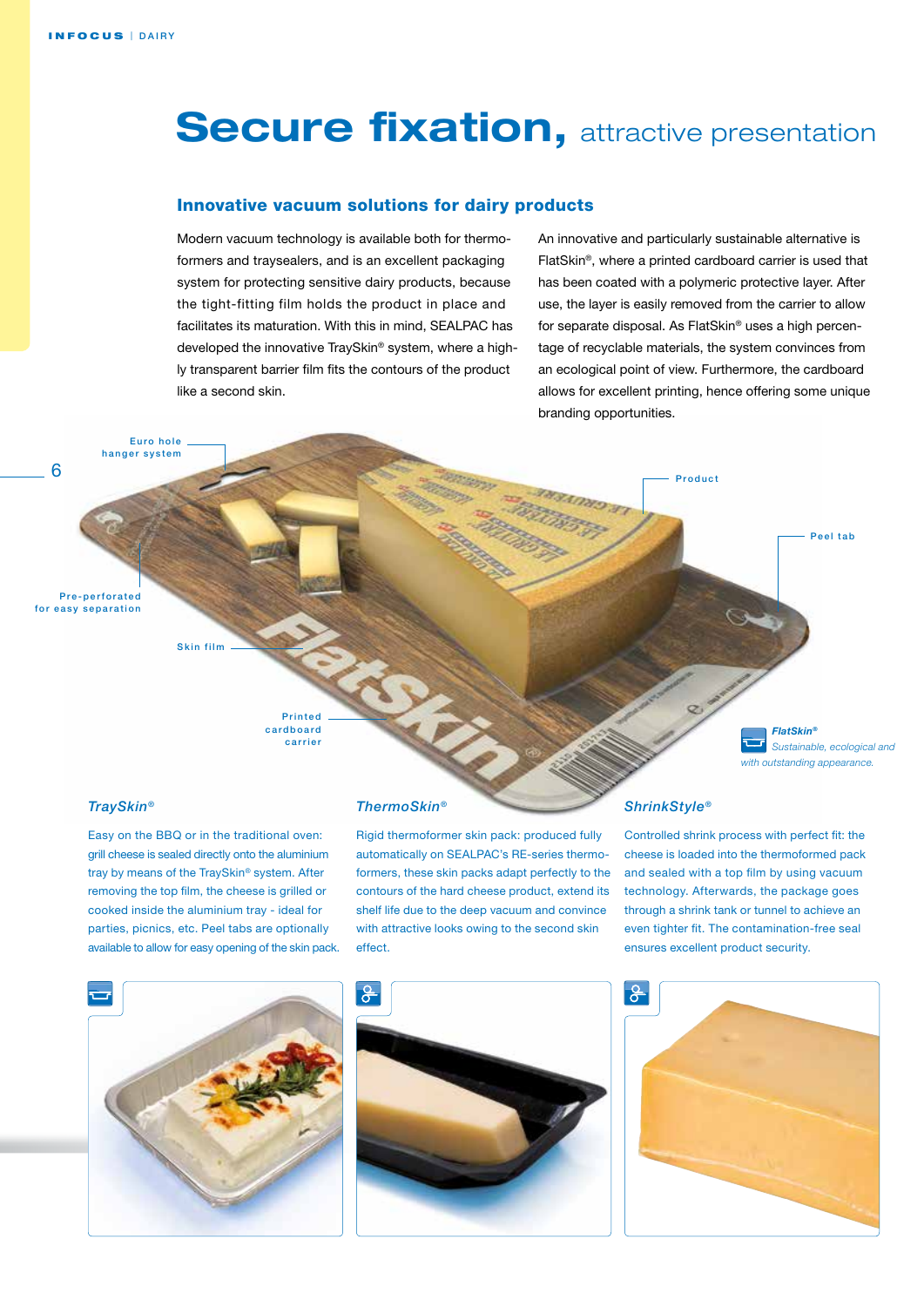## **Flexible film** applications

### *Standard*

Cost-effective packaging: conventional vacuum packs produced from two flexible films are suitable for a wide range of dairy products. They add value by extending shelf life and providing an appealing product presentation.

### *Contour cutting*

Immaculate cutting for each format: even products with curved shapes, such as large cheese blocks, are presented with the highest appeal in a precisely cut flexible film pack – flawless and with optimal shelf life.

### *Bulk vacuum packs*

Securely held, even in large quantities: vacuum packaging is perfectly suited for cheese products in large volumes. These are transported to the catering sector or cheese shops for further processing in hermetically sealed, purely functional bulk packs that offer optimal protection.

### *DaybyDay*

A snack for each day of the week: cheese bites that are packed per piece will remain fresher under vacuum. In fact, on Friday the snack will be just as fresh as on the Monday before. Individually sealed und easily removed owing to the in-between perforation – enjoy them any moment you like.

### *Portion packaging*

Safely packed under vacuum, easily separated and available at request: attractive portionpacks produced on thermoformers can be made in any size and shape. The freshness of each single portion, such as salad cheese for single households, is perfectly maintained.











i Our technologies

### *InsideCut*

 $\overline{\phantom{a}}$ 

SEALPAC's traysealers. By applying our proven InsideCut system – a SEALPAC development edges of the tray, resulting in an outstanding

### $\mathsf{R}$ *Rapid Air Forming*

Our thermoforming technology utilizes the unique Rapid Air Forming system, which replaces the traditional stamp mechanism and achieves an improved forming consistency, particularly in the corners of the pack. Higher outputs due to shorter vacuum and

### *Map+*

Modified atmosphere packaging – even faster, fresher and with more appeal. SEALPAC's exclusively developed MAP+ vacuum and gas system guarantees reduced product exposure, shorter cycle times, consistent gas value educed gas consumption when packing

### $\mathsf{R}$ *SoftVacuum*

SoftVacuum allows you to control the vacuum process in full detail according to are protected from exposure and deformation.